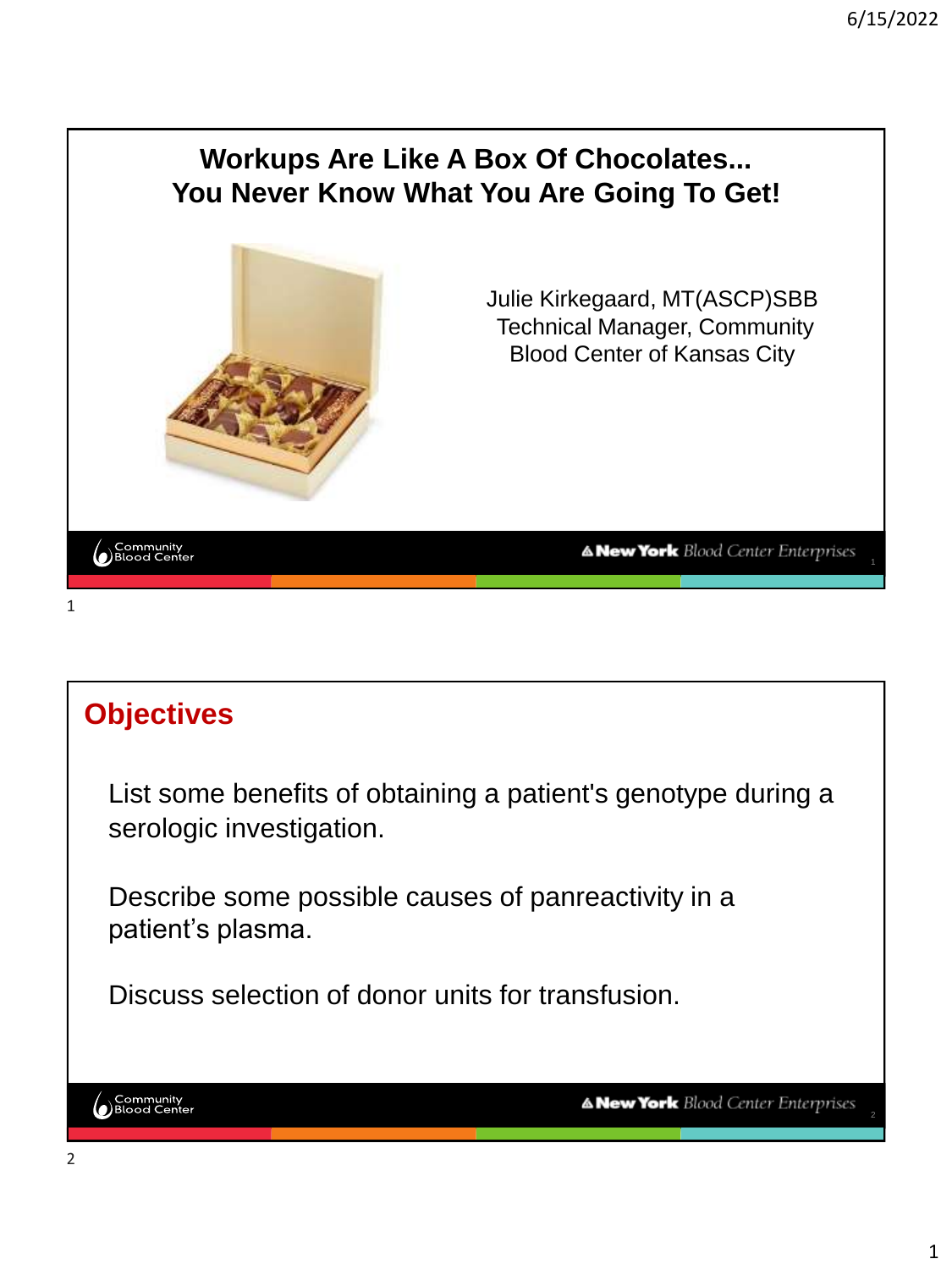#### **Patient**

- 83 year old Caucasian male
- 7 g Hgb
- Diagnosis: generalized weakness, potential GI bleed
- No prior tx hx at hospital, patient states no tx since 1960's
- Facility reports screening cells and all panels 3+ gel testing with positive auto controls
- Requesting 1 unit ASAP

| Community<br>Blood Center |  | <b>A New York</b> Blood Center Enterprises |  |
|---------------------------|--|--------------------------------------------|--|
|                           |  |                                            |  |
| 3                         |  |                                            |  |

#### **Reviewing Patient History** • Recent UTI, completed 7 day course cephalexin 2 days ago MEDICAL RECORD • Patient has indwelling suprapubic catheter Changed ever 3 weeks. Last changed 1 week ago • Patient receives most of his care at local government facility └ Community<br>● Blood Center **A New York** Blood Center Enterprises 4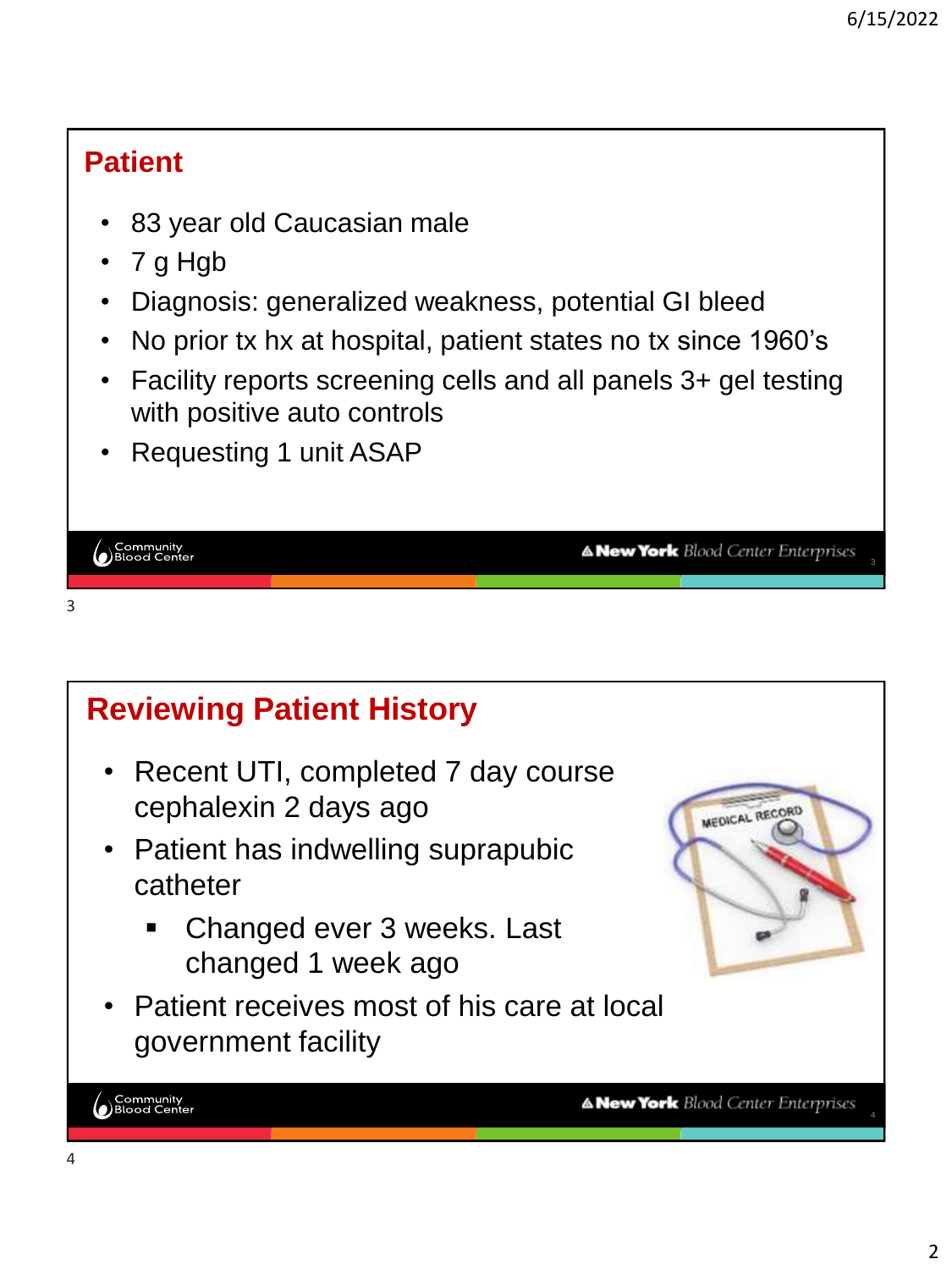|                           | <b>CBC Workup</b>            |                 |                                                                        | <b>ABO/Rh</b> |                   |                |        |                                          |                                            |  |  |  |  |
|---------------------------|------------------------------|-----------------|------------------------------------------------------------------------|---------------|-------------------|----------------|--------|------------------------------------------|--------------------------------------------|--|--|--|--|
|                           |                              |                 | <b>ABO Group</b>                                                       |               |                   |                |        | <b>Rh Type</b>                           |                                            |  |  |  |  |
|                           |                              | Anti-A          | Anti-B                                                                 | Anti-A1       | $A_1$ Cells       | <b>B</b> Cells | Anti-D | Control                                  |                                            |  |  |  |  |
|                           | IS                           | $4+$            | 0                                                                      | $4+$          | $\Omega$          | $4+$           | $4+$   | $2+$                                     |                                            |  |  |  |  |
|                           | warm washed x 4<br>$3+$<br>0 |                 |                                                                        |               |                   |                |        |                                          |                                            |  |  |  |  |
|                           |                              | Poly<br>$3 + s$ | <b>Direct Antiglobulin Test</b><br>IgG<br>$3 + s$                      | C'<br>$3+$    | Saline            |                |        |                                          |                                            |  |  |  |  |
|                           |                              | $3+$ *          | $2+$ *<br>$(0)^{\vee}$ $\star$                                         | $3+$ *        | $2+$<br>$(0)$ $*$ |                |        | * Warm washed x 4<br>◆ EGA treated cells |                                            |  |  |  |  |
|                           |                              |                 | IRL confirms patient's ABO and Rh type as A positive. DAT is positive. |               |                   |                |        |                                          |                                            |  |  |  |  |
| Community<br>Blood Center |                              |                 |                                                                        |               |                   |                |        |                                          | <b>A New York</b> Blood Center Enterprises |  |  |  |  |

|              | <b>Eluate Testing with Selected Cells</b> |          |              |           |          |          |              |           |                 |              |            |            |          |           |   |   |            |   |                 |                                            |            |
|--------------|-------------------------------------------|----------|--------------|-----------|----------|----------|--------------|-----------|-----------------|--------------|------------|------------|----------|-----------|---|---|------------|---|-----------------|--------------------------------------------|------------|
|              |                                           |          |              | <b>Rh</b> |          |          | Kell         |           |                 | <b>Duffy</b> | Kidd       |            |          | Lewis     |   |   | <b>MNS</b> |   |                 | <b>Acid</b><br><b>Eluate</b>               |            |
|              |                                           | D        | $\mathbf{C}$ | E         | C        | e        | K            | k         | Fy <sup>a</sup> | Fyb          | <b>Jka</b> | <b>Jkb</b> | Lea      | Leb       | M | N | S          | s | 5'<br><b>RT</b> | <b>PEG</b><br><b>IAT</b>                   |            |
| 1            | $R_1R_1$                                  | ÷        | ٠            | $\bf{0}$  | $\bf{0}$ | $\pm$    | $\mathbf{0}$ | $\ddot{}$ | $\ddot{}$       | 0            | ٠          | 0          | $\bf{0}$ | $\ddot{}$ | ÷ | ٠ | ÷          | 0 | $\bf{0}$        | $^{\circledR}$                             |            |
| $\mathbf{2}$ | $R_1R_1$                                  | ÷        | ÷            | $\bf{0}$  | $\bf{0}$ | ٠        | ٠            | ٠         | ÷               | ٠            | 0          | ٠          | $\bf{0}$ | $\bf{0}$  | 0 | ÷ | ٠          | 0 | $2+$            | @                                          |            |
| 3            | $R_2R_2$                                  | ÷        | $\bf{0}$     | ÷         | ÷        | $\bf{0}$ | 0            | ٠         | $\bf{0}$        | ٠            | ٠          | 0          | $\bf{0}$ | ٠         | 0 | ٠ | 0          | ÷ | $2+$            | $\omega$                                   |            |
| 4            | $R_2R_2$                                  | ÷        | $\bf{0}$     | ٠         | ٠        | $\bf{0}$ | $\bf{0}$     | ÷         | $\ddot{}$       | 0            | 0          | ٠          | $\bf{0}$ | $\ddot{}$ | ÷ | ٠ | 0          | ÷ | $2+$            | @                                          |            |
| 5            | $R_2R_2$                                  | ÷        | $\bf{0}$     | ٠         | ٠        | $\bf{0}$ | $\bf{0}$     | ٠         | ۰               | ۰            | ٠          | 0          | ÷        | $\bf{0}$  | ÷ | 0 | 0          | ÷ | $2+$            | @                                          |            |
| 6            | r'r                                       | $\bf{0}$ | ÷            | $\bf{0}$  | ٠        | ٠        | $\bf{0}$     | ٠         | ٠               | ٠            | 0          | ٠          | $\bf{0}$ | ٠         | ٠ | 0 | ÷          | 0 | $\bf{0}$        | $\omega$                                   |            |
| 7            | <b>rr</b>                                 | $\bf{0}$ | $\bf{0}$     | $\bf{0}$  | ٠        | ٠        | 0            | ÷         | ÷               | 0            | ٠          | ٠          | ÷        | $\bf{0}$  | ÷ | 0 | ٠          | 0 | $2+$            | @                                          |            |
| 8            | rr                                        | $\bf{0}$ | $\mathbf{0}$ | $\bf{0}$  | ÷        | ٠        | ٠            | ٠         | $\bf{0}$        | ٠            | ٠          | ٠          | $\bf{0}$ | ٠         | ٠ | 0 | 0          | ÷ | $\bf{0}$        | $^{\circledR}$                             |            |
|              | Auto<br><b>EGA txd</b>                    |          |              |           |          |          |              |           |                 |              |            |            |          |           |   |   |            |   | $3+5$           | @                                          |            |
|              | Community<br>Blood Center                 |          |              |           |          |          |              |           |                 |              |            |            |          |           |   |   |            |   |                 | <b>A New York</b> Blood Center Enterprises | $\sqrt{2}$ |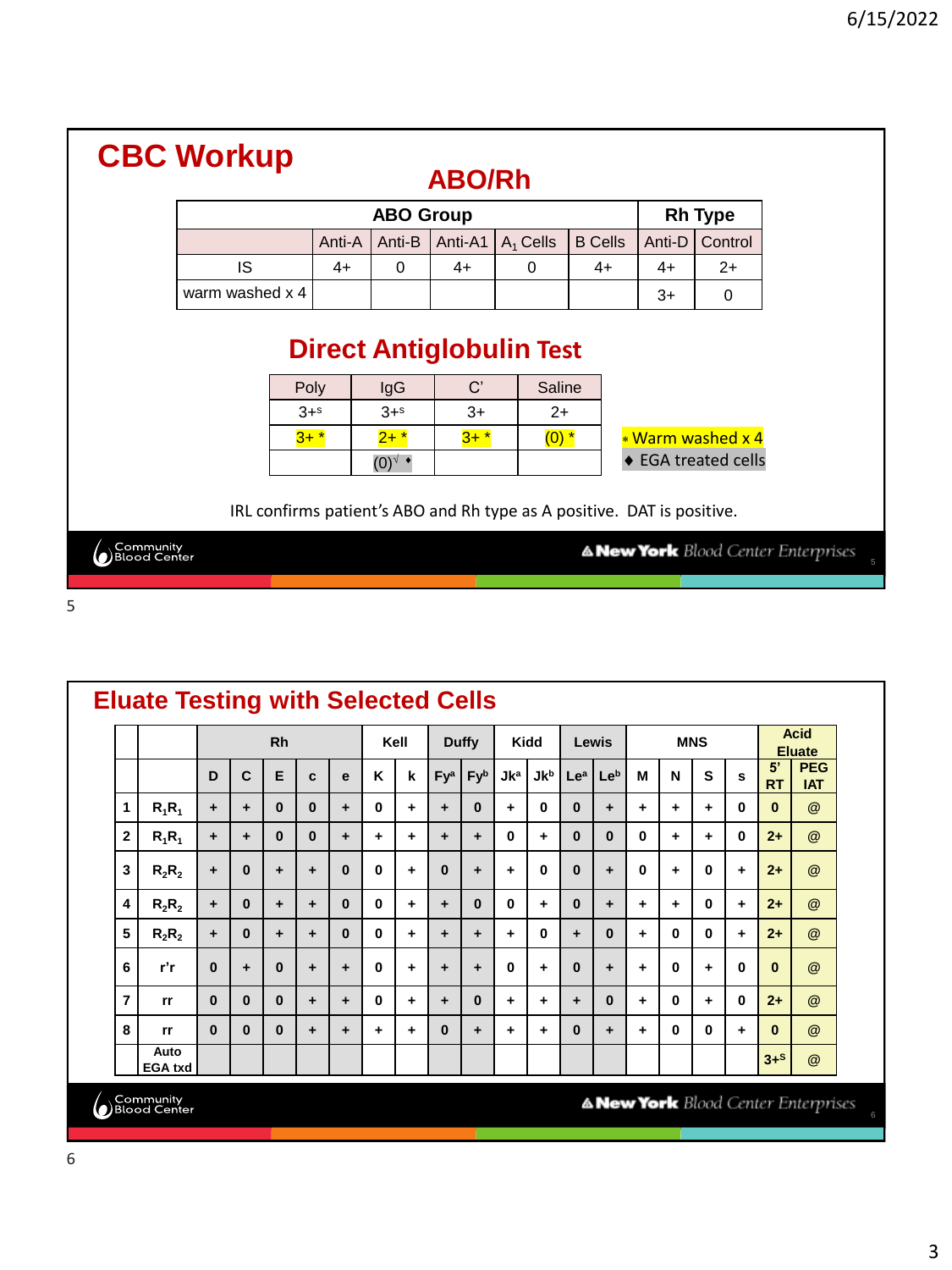|      |          |              |              | <b>Rh</b>    |          |              | Kell        |             |                 | <b>Duffy</b> | <b>Kidd</b> |            | Lewis           |          |          |              | <b>MNS</b>   |              |                  | <b>Plasma</b><br><b>Results</b> |
|------|----------|--------------|--------------|--------------|----------|--------------|-------------|-------------|-----------------|--------------|-------------|------------|-----------------|----------|----------|--------------|--------------|--------------|------------------|---------------------------------|
|      |          | D            | $\mathbf{C}$ | E            | C        | $\mathbf{e}$ | K           | $\mathbf k$ | Fy <sup>a</sup> | Fyb          | <b>Jka</b>  | <b>Jkb</b> | Le <sup>a</sup> | Leb      | M        | N            | s            | s            | 30'<br><b>RT</b> | 30'<br>4 C                      |
|      | $R_1R_1$ | $\ddot{}$    | $\ddot{}$    | $\mathbf 0$  | $\bf{0}$ | ÷            | $\mathbf 0$ | $\ddot{}$   | $\mathbf{0}$    | ÷            | ÷           | 0          | ÷               | $\bf{0}$ | ÷        | ÷            | $\ddot{}$    | $\ddot{}$    | $2+$ s           | $3+$ s                          |
| Ш    | $R_2R_2$ | $\ddot{}$    | $\mathbf 0$  | ÷            | ÷        | $\mathbf{0}$ | $\mathbf 0$ | $\ddot{}$   | $\ddot{}$       | $\bf{0}$     | 0           | ÷          | $\bf{0}$        | ÷        | ÷        | $\mathbf{0}$ | $\ddot{}$    | $\mathbf{0}$ | $2+$ s           | $3+$ s                          |
| Ш    | rr       | $\mathbf{0}$ | $\bf{0}$     | $\mathbf{0}$ | ÷        | ÷            | $\ddot{}$   | ÷           | $\bf{0}$        | ÷            | $\bf{0}$    | ٠          | $\bf{0}$        | ٠        | $\bf{0}$ | $\ddot{}$    | $\mathbf{0}$ | $\ddot{}$    | $2+$ s           | $3+$ s                          |
| Auto |          |              |              |              |          |              |             |             |                 |              |             |            |                 |          |          |              |              |              | $3+$             | $4+$                            |

Community<br>DBlood Center

7

**Plasma Testing with Selected Cells Rh Kell Duffy Kidd Lewis MNS Plasma Results \* 5' PEG IAT D C E c e K k Fy<sup>a</sup> Fy<sup>b</sup> Jk<sup>a</sup> Jk<sup>b</sup> Le<sup>a</sup> Le<sup>b</sup> M N S s RT IAT 1 R1R<sup>1</sup> + + 0 0 + 0 + + 0 + 0 0 + + + + 0 0 @ 4+ 2 R1R<sup>1</sup> + + 0 0 + + + + + 0 + 0 0 0 + + 0 0 @ 4+ 3 R2R<sup>2</sup> + 0 + + 0 0 + 0 + + 0 0 + 0 + 0 + 0 @ 4+ 4 R2R<sup>2</sup> + 0 + + 0 0 + + 0 0 + 0 + + + 0 + 0 @ @ 5 R2R<sup>2</sup> + 0 + + 0 0 + + + + 0 + 0 + 0 0 + 0 @ @ 6 r'r 0 + 0 + + 0 + + + 0 + 0 + + 0 + 0 0 @ 3+<sup>S</sup> 7 rr 0 0 0 + + 0 + + 0 + + + 0 + 0 + 0 0 @ 3+<sup>S</sup> 8 rr 0 0 0 + + + + 0 + + + 0 + + 0 0 + 0 @ 3+<sup>S</sup> Auto 2+ @ NT** \* = strict prewarming technique 30' at 37C Community<br>Blood Center **A New York** Blood Center Enterprises 8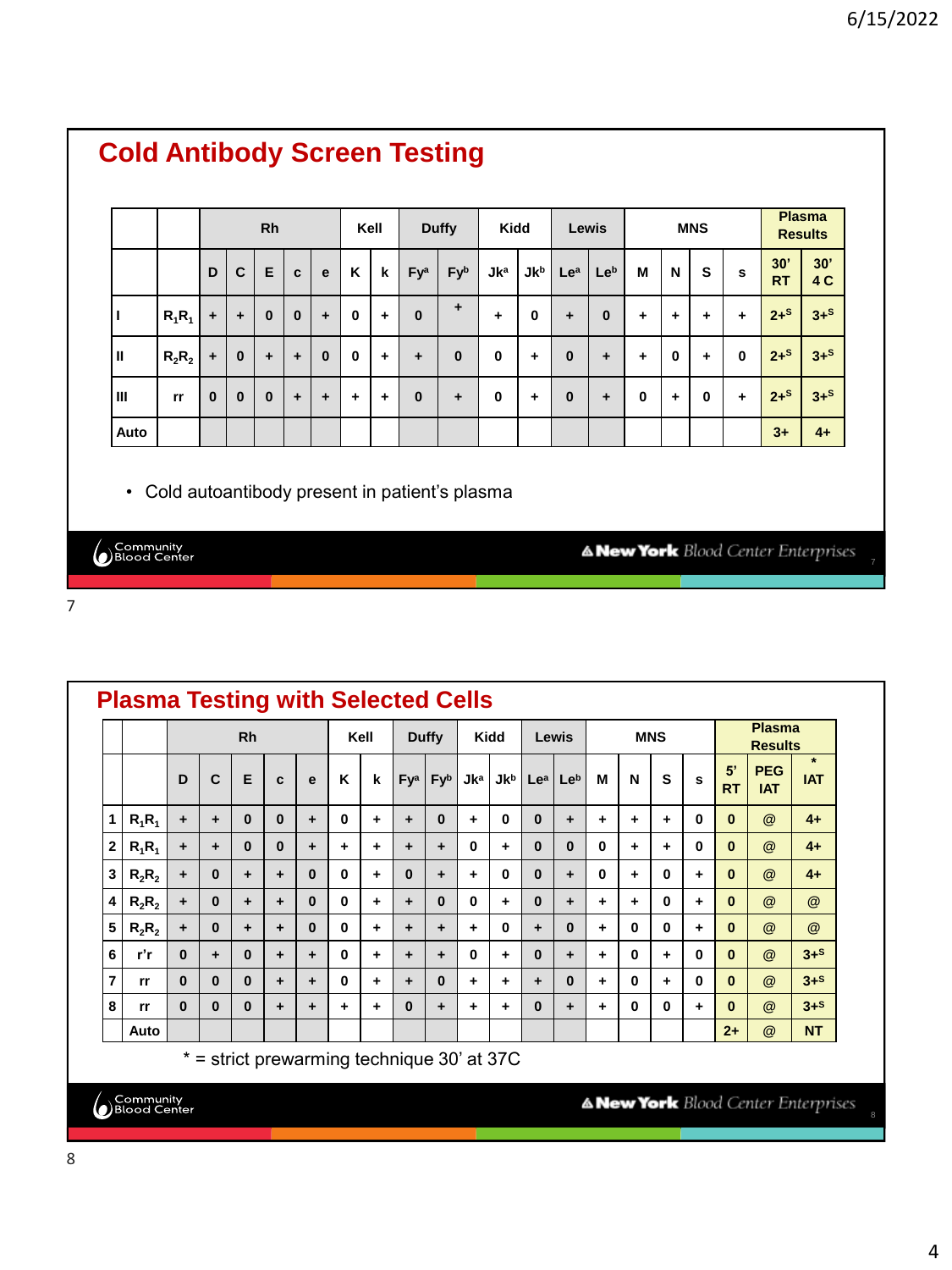| $Fy^a$ $Fy^b$<br>Jk <sub>p</sub><br>$Jk^a$<br>E.<br>S<br>D<br>K<br>C<br>C<br>$\mathbf{s}$<br>e<br>Pt.<br>$+MF$<br>$+$ MF<br>$+^{\text{MF}}$<br>$+$ MF<br>$+$ MF<br>$\ddot{}$<br>$\ddot{\phantom{1}}$<br>÷<br>÷<br>÷<br>$\div$<br><b>Cells</b><br>• Testing performed with warm washed x 4 RBCs |                                                                                                        |  | <b>Rh</b> |  | Kell | <b>Duffy</b> |  | <b>Kidd</b> | <b>MNS</b> |  |
|------------------------------------------------------------------------------------------------------------------------------------------------------------------------------------------------------------------------------------------------------------------------------------------------|--------------------------------------------------------------------------------------------------------|--|-----------|--|------|--------------|--|-------------|------------|--|
|                                                                                                                                                                                                                                                                                                |                                                                                                        |  |           |  |      |              |  |             |            |  |
|                                                                                                                                                                                                                                                                                                |                                                                                                        |  |           |  |      |              |  |             |            |  |
|                                                                                                                                                                                                                                                                                                | • Fy <sup>a</sup> , Jk <sup>a</sup> and Jk <sup>b</sup> typings performed with warm washed EGA treated |  |           |  |      |              |  |             |            |  |
| • Patient was reportedly not transfused so why mixed field reactivity?                                                                                                                                                                                                                         | cells                                                                                                  |  |           |  |      |              |  |             |            |  |

Community<br>DBlood Center

**A New York** Blood Center Enterprises

9

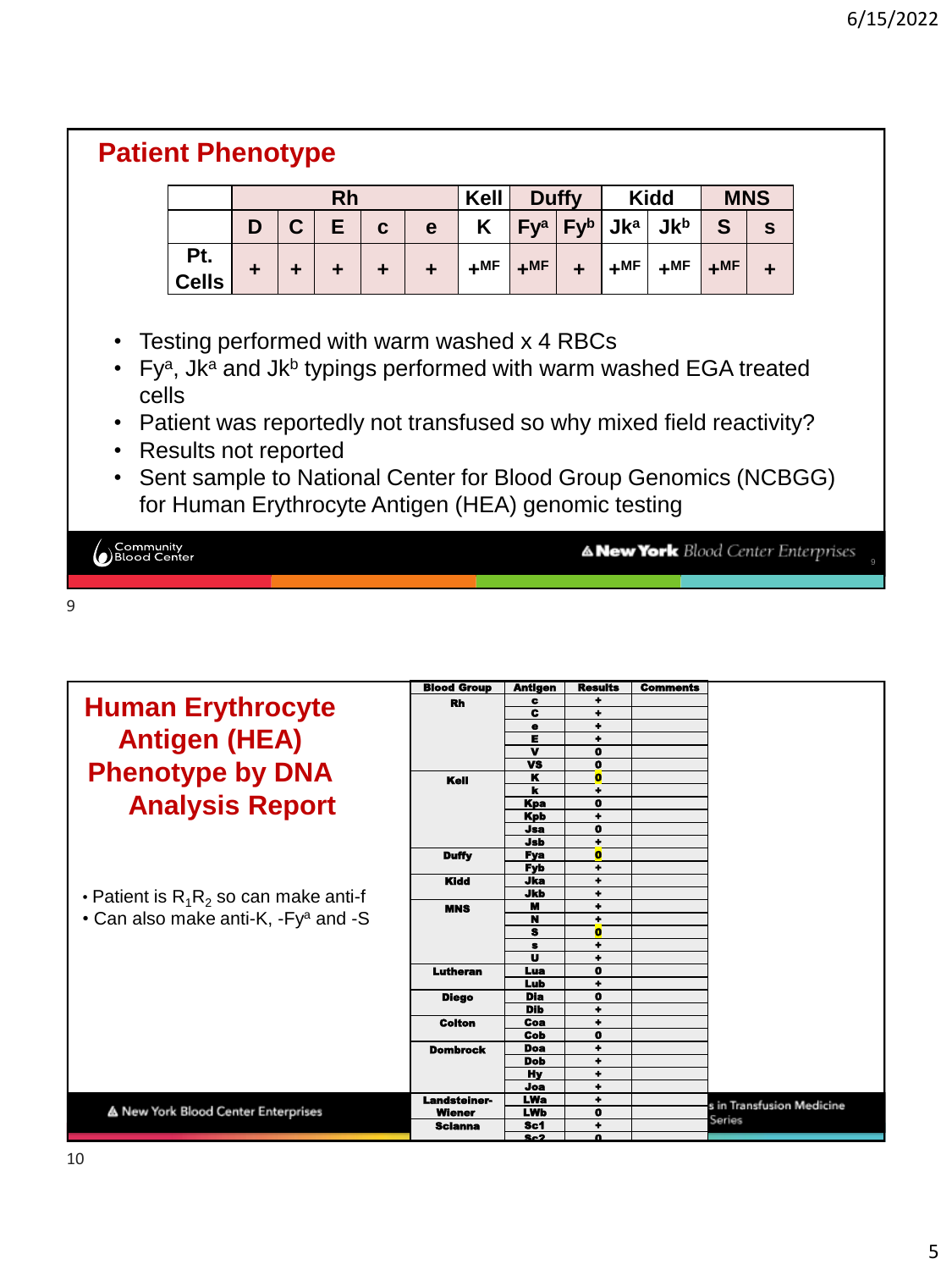

```
11
```
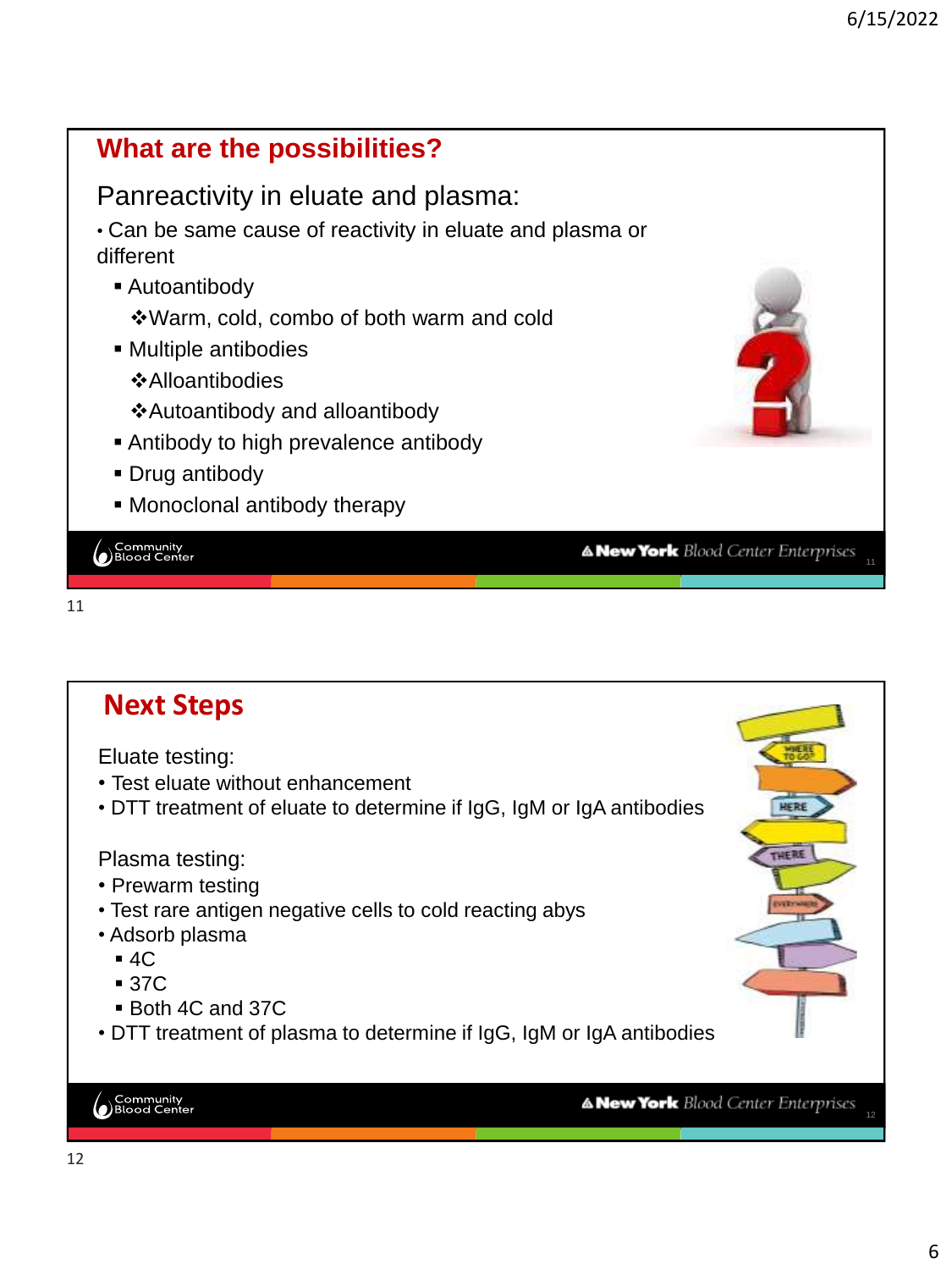#### **Eluate Testing**

|                |            |                         |          | <b>Rh</b> |           |          | Kell |   |                 | <b>Duffy</b> |            | <b>Kidd</b> | Lewis           |     |             | <b>MNS</b> |             |              |                 | <b>Neat Eluate</b>   | <b>Eluate</b>   | <b>DTT</b> treated   | <b>Eluate</b>   | <b>Saline control</b> |
|----------------|------------|-------------------------|----------|-----------|-----------|----------|------|---|-----------------|--------------|------------|-------------|-----------------|-----|-------------|------------|-------------|--------------|-----------------|----------------------|-----------------|----------------------|-----------------|-----------------------|
|                |            | D                       | C.       | ЕІ        | C         | e        | K    | k | Fy <sup>a</sup> | Fyb          | <b>Jka</b> | Jkb         | Le <sup>a</sup> | Leb | M           | N          | s           | s            | 5'<br><b>RT</b> | saline<br><b>IAT</b> | 5'<br><b>RT</b> | saline<br><b>IAT</b> | 5'<br><b>RT</b> | saline<br><b>IAT</b>  |
| 1              | $R_2R_2$   | ٠                       | $\bf{0}$ | ٠         | ÷         | $\bf{0}$ | 0    | ٠ | ۰               | $\bf{0}$     | ٠          | ٠           | $\bf{0}$        | ۰   | ٠           | 0          | 0           | ٠            | $1+$            | $\circleda$          | $\bf{0}$        | $3+$                 | $1+W$           | @                     |
| $\overline{2}$ | $R_{o}$    | ٠                       | 0        | 0         | ÷         | ٠        | 0    | ٠ | 0               | $\bf{0}$     | ٠          | 0           | $\bf{0}$        | 0   | ٠           | $\ddot{}$  | 0           | ٠            | $1+$            | $\circleda$          | $\bf{0}$        | $3+$                 | $1+W$           | $\omega$              |
| 3              | rr         | 0                       | $\bf{0}$ | $\bf{0}$  |           | ÷        | 0    | ÷ | ۰               | $\bf{0}$     | 0          | ٠           | $\bf{0}$        | ۰   | $\bf{0}$    | ÷          | 0           | ÷            | $1+$            | $\circleda$          | $\bf{0}$        | $2+$ s               | $1+W$           | @                     |
| 4              | rr         | $\bf{0}$                | $\bf{0}$ | 0         | ÷         | ٠        | ٠    | ÷ | ۰               | $\bf{0}$     | ٠          | 0           | $\bf{0}$        | ٠   | ÷           | ٠          | $\ddotmark$ | $\mathbf{0}$ | $1+$            | $\circleda$          | $\bf{0}$        | $2+$ s               | $1+W$           | @                     |
| 5              | $LW(a-)$   | ÷                       | ۰        | ÷         | ÷         | ٠        | 0    | ٠ | ۰               | ÷            | ٠          | ٠           | $\bf{0}$        | ٠   | ٠           | ٠          | ÷           | $\bf{0}$     | <b>NT</b>       | <b>NT</b>            | $\bf{0}$        | $4+$                 | r               | $\omega$              |
| 6              | $LW(a-b-)$ | $\overline{\mathbf{0}}$ | $\bf{0}$ | 0         | $\ddot{}$ | ÷        | 0    | ÷ | ۰               | $\bf{0}$     | ٠          | 0           | 0               | ۰   | $\mathbf 0$ | ÷          | 0           | ٠            | <b>NT</b>       | <b>NT</b>            | $\bf{0}$        | $4+$                 |                 | @                     |

• DTT treatment of eluate removed 22C reactivity but IAT reactivity remained

• IAT is slightly weaker with DTT treatment

• Suggests the presence of IgM and/or IgA antibodies and IgG antibodies

• Panreactivity is consistent with presence of warm and cold autoantibodies

Community<br>Blood Center

A New York Blood Center Enterprises

13

### **Plasma Testing With Rare Cells**

|                |                               |           |          | <b>Rh</b> |           |          | Kell        |   |                 | <b>Duffy</b> | Kidd     |              | Lewis           |                 |          |              | <b>MNS</b>   |   |                 | <b>Plasma</b><br><b>Results</b> |
|----------------|-------------------------------|-----------|----------|-----------|-----------|----------|-------------|---|-----------------|--------------|----------|--------------|-----------------|-----------------|----------|--------------|--------------|---|-----------------|---------------------------------|
|                |                               | D         | С        | E         | C         | e        | K           | k | Fy <sup>a</sup> | Fyb          | $Jk^a$   | Jkb          | Le <sup>a</sup> | Le <sup>b</sup> | M        | N            | S            | s | 5'<br><b>RT</b> | <b>PEG</b><br><b>IAT</b>        |
| 1              | Vel-                          | ÷         | $\bf{0}$ | ÷         | $\ddot{}$ | $\bf{0}$ | $\mathbf 0$ | ٠ | $\bf{0}$        | ٠            | $\bf{0}$ | ÷            | ٠               | $\bf{0}$        | ٠        | $\mathbf{0}$ | $\mathbf 0$  | ٠ | $\bf{0}$        | $\omega$                        |
| $\overline{2}$ | Ge-                           | ÷         | ٠        | $\bf{0}$  | $\ddot{}$ | $\bf{0}$ | $\ddot{}$   | ٠ | $\bf{0}$        | ÷            | ٠        | ٠            | ٠               | $\bf{0}$        | ÷        | ٠            | $\mathbf{0}$ | ٠ | $\mathbf{0}$    | $4+$                            |
| 3              | PP <sub>1P<sup>k</sup>-</sub> | $\ddot{}$ | ٠        | $\bf{0}$  | $\bf{0}$  | ÷        | 0           | ٠ | $\bf{0}$        | ٠            | 0        | ٠            | $\bf{0}$        | ÷               | 0        | ٠            | $\mathbf 0$  | ٠ | $\bf{0}$        | $4+$                            |
| 4              | ŀ.                            | ÷         | ٠        | $\bf{0}$  | ٠         | ٠        | 0           |   | $\bf{0}$        | $\bf{0}$     | ٠        | $\mathbf{0}$ | $\bf{0}$        | $\ddot{}$       | $\bf{0}$ | ٠            | $\mathbf 0$  | ٠ | $\bf{0}$        | $4+$                            |

Community<br>DBlood Center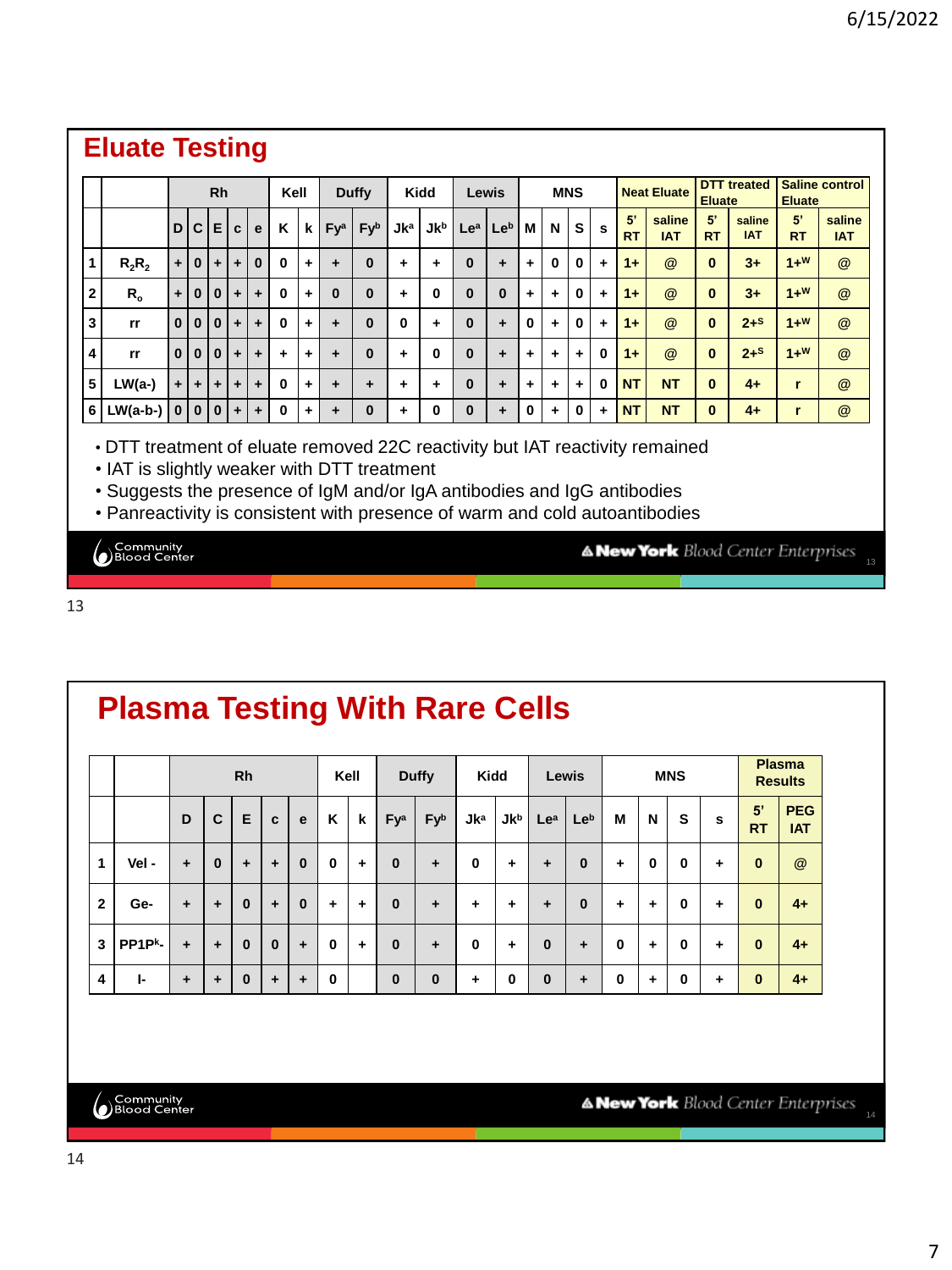|   |          |          |                       | <b>Rh</b> |                                                   |          | Kell         |           |              | <b>Duffy</b> | <b>Kidd</b> |            | Lewis           |          |   |              | <b>MNS</b> |   | R <sub>1</sub> Ads       | Ads<br>$R_{2}$           | r Ads                    |
|---|----------|----------|-----------------------|-----------|---------------------------------------------------|----------|--------------|-----------|--------------|--------------|-------------|------------|-----------------|----------|---|--------------|------------|---|--------------------------|--------------------------|--------------------------|
|   |          | D        | $\mathbf c$           | E         | ĸ<br>k<br>C<br>e<br>$\bf{0}$<br>$\mathbf{0}$<br>÷ |          |              |           | Fya          | Fyb          | <b>Jka</b>  | <b>Jkb</b> | Le <sup>a</sup> | Leb      | M | N            | S          | s | <b>PEG</b><br><b>IAT</b> | <b>PEG</b><br><b>IAT</b> | <b>PEG</b><br><b>IAT</b> |
| ı | $R_1R_1$ | ÷        | ÷                     | $\bf{0}$  |                                                   |          |              | $\ddot{}$ | $\mathbf{0}$ | ÷            | ÷           | $\bf{0}$   | $\ddot{}$       | $\bf{0}$ | ÷ | +            | ÷          | ÷ | $3+$                     | $3+$                     | @                        |
| Ш | $R_2R_2$ | ÷        | $\bf{0}$<br>$\ddot{}$ |           |                                                   | $\bf{0}$ | $\mathbf{0}$ | ÷         | ٠            | $\bf{0}$     | $\bf{0}$    | ÷          | $\bf{0}$        | ٠        | ÷ | $\mathbf{0}$ | $\ddot{}$  | 0 | $3+$                     | $3+$                     | @                        |
| Ш | rr       | $\bf{0}$ | $\bf{0}$              | $\bf{0}$  | ÷                                                 | ÷        | ÷            | ÷         | $\bf{0}$     | ٠            | 0           | ÷          | $\bf{0}$        | ٠        | 0 | ÷            | 0          | ÷ | $3+$                     | $3+$                     | @                        |

|                |          |          |           | <b>Rh</b>    |          |              |              | Kell |                 | <b>Duffy</b> |            | Kidd       |                 | Lewis           |          |          | <b>MNS</b> |          | Ads<br>$\mathbf{r}$  | Ads<br>$R^2$                | Ads                  |
|----------------|----------|----------|-----------|--------------|----------|--------------|--------------|------|-----------------|--------------|------------|------------|-----------------|-----------------|----------|----------|------------|----------|----------------------|-----------------------------|----------------------|
|                |          | D        | C         | Е            | C        | e            | ĸ            | k    | Fy <sup>a</sup> | Fyb          | <b>Jka</b> | <b>Jkb</b> | Le <sup>a</sup> | Le <sup>b</sup> | М        | N        | S          | s        | Saline<br><b>IAT</b> | <b>Saline</b><br><b>IAT</b> | Saline<br><b>IAT</b> |
|                | $R_1R_1$ | ٠        | $\ddot{}$ | $\mathbf{0}$ | $\Omega$ | ٠            | $\mathbf{0}$ | ٠    | ٠               | $\bf{0}$     | ٠          | $\Omega$   | $\bf{0}$        | ٠               | ٠        | ٠        | ٠          | 0        | (0)                  | (0)                         | $4+$                 |
| $\overline{2}$ | $R_1R_1$ | ÷        | $\ddot{}$ | $\bf{0}$     | $\Omega$ | ٠            | ٠            | ٠    | ÷               | ۰            | 0          | ٠          | $\bf{0}$        | $\bf{0}$        | $\bf{0}$ | ٠        | ٠          | 0        | (0)                  | (0)                         | $4+$                 |
| 3              | $R_2R_2$ | ÷        | $\Omega$  | ÷            | ٠        | $\mathbf{0}$ | $\mathbf{0}$ | ٠    | $\Omega$        | ٠            | ٠          | $\Omega$   | $\bf{0}$        | ٠               | $\Omega$ | ÷        | 0          | ÷        | (0)                  | (0)                         | $4+$                 |
| 4              | $R_2R_2$ | ÷        | $\Omega$  | ÷            | ۰        | $\mathbf{0}$ | $\mathbf{0}$ | ٠    | ٠               | $\bf{0}$     | 0          | ÷          | $\Omega$        | ٠               | ÷        | ÷        | $\Omega$   | ÷        | (0)                  | (0)                         | $4+$                 |
| 5              | $R_2R_2$ | ÷        | $\Omega$  | ٠            | ۰        | $\mathbf{0}$ | $\mathbf{0}$ | ٠    | ۰               | ۰            | ٠          | $\Omega$   | ٠               | $\Omega$        | ٠        | $\Omega$ | 0          | ÷        | (0)                  | (0)                         | $3+$                 |
| 7              | rr       | $\bf{0}$ | $\Omega$  | $\bf{0}$     | ÷        | $\ddot{}$    | $\mathbf{0}$ | ٠    | ٠               | 0            | ٠          | ÷          | ٠               | $\bf{0}$        | ÷        | 0        | ÷          | $\bf{0}$ | (0)                  | (0)                         | (0)                  |
| 8              | rr       | 0        | $\bf{0}$  | $\bf{0}$     | ۰        | ۰            | ٠            | ٠    | $\bf{0}$        | ۰            | ٠          | ٠          | 0               | ۰               | ٠        | 0        | 0          | ٠        | (0)                  | (0)                         | (0)                  |

Alloadsorbed x 4 at 4C and x 2 at 37C with papain treated cells

 $R_1 = E$ -c- K- Jk(a-) s-

 $R_2 = C$ -e- K- Jk(b-) s-

r = C-E- K-Jk(a-) s-

Community<br>Blood Center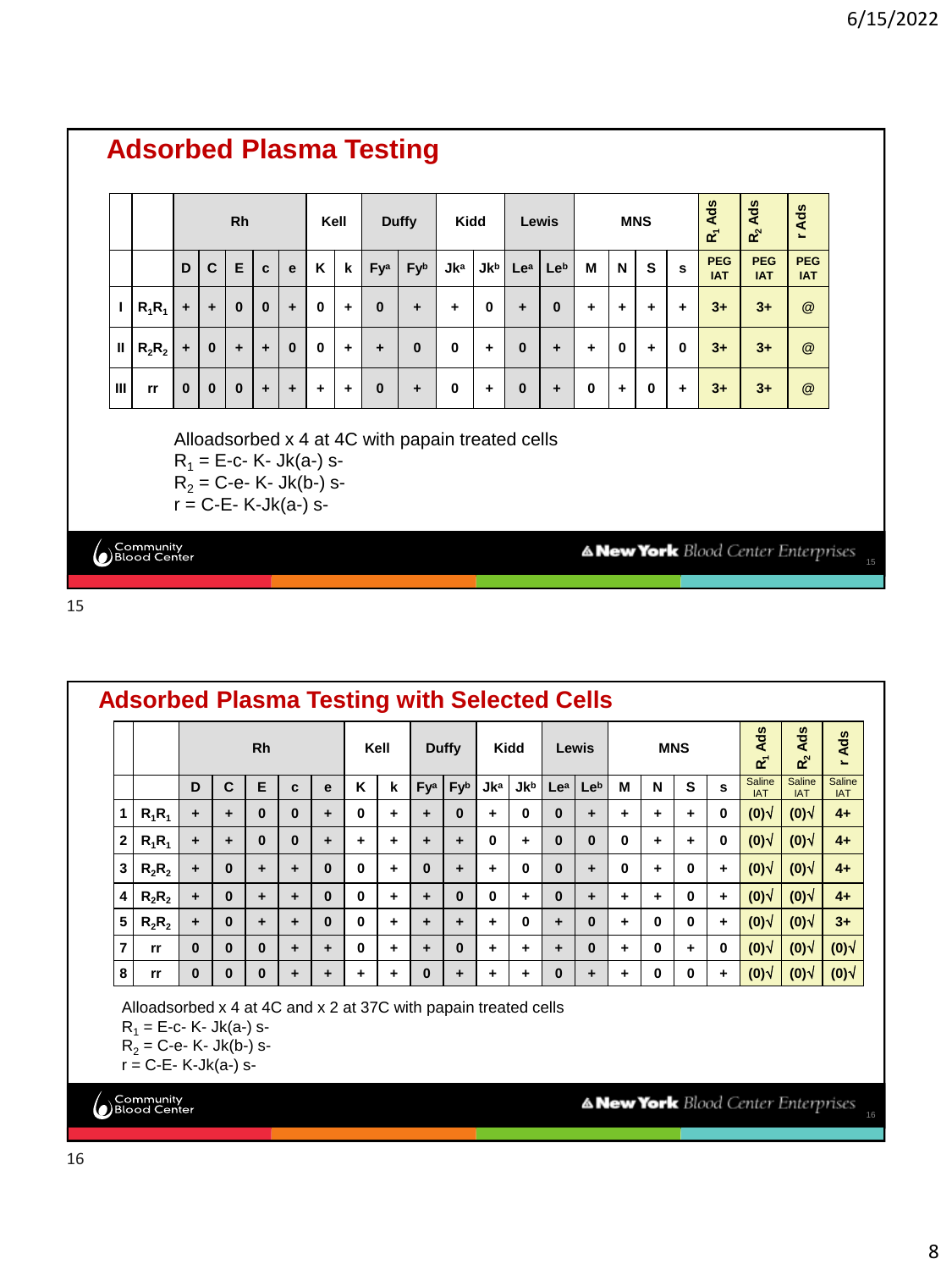|              |                                                                                                                                                           |                      |              | <b>Rh</b> |              |                 | Kell         |   |                  | <b>Duffy</b> | Kidd         |              | <b>Lewis</b> |              |              |              | <b>MNS</b>  |              | Ads<br>œΣ            | Ads<br><u>ኢ</u>                            | Ads<br>$\sim$        |
|--------------|-----------------------------------------------------------------------------------------------------------------------------------------------------------|----------------------|--------------|-----------|--------------|-----------------|--------------|---|------------------|--------------|--------------|--------------|--------------|--------------|--------------|--------------|-------------|--------------|----------------------|--------------------------------------------|----------------------|
|              |                                                                                                                                                           | D                    |              |           |              | $23.8323238123$ |              | k | <b>DE ERNENE</b> |              |              |              | Lea          | Leb          |              |              |             | 36888383     | Saline<br><b>IAT</b> | Saline<br><b>IAT</b>                       | Saline<br><b>IAT</b> |
| 1            | $R_1R_1$                                                                                                                                                  | ÷                    |              | $\bf{0}$  | 0            | +               | 0            | ٠ | ÷                | 0            | ÷            | 0            | 0            | ٠            | ٠            | ٠            | ٠           | 0            | $(0)$ $\sqrt{ }$     | (0)                                        | $4+$                 |
| $\mathbf{2}$ | $R_1R_1$                                                                                                                                                  | ÷                    | ÷            | $\Omega$  | $\mathbf{0}$ | ÷               | ٠            | ÷ | $\ddot{}$        | ٠            | $\mathbf{0}$ | ÷            | $\Omega$     | $\mathbf{0}$ | $\Omega$     | ٠            | ÷           | $\Omega$     | (0)                  | (0)                                        | $4+$                 |
| 3            | $R_2R_2$                                                                                                                                                  | ÷                    | $\mathbf{0}$ | ÷         | ÷            | $\mathbf{0}$    | 0            | ٠ | $\bf{0}$         | ٠            | ÷            | $\mathbf{0}$ | $\bf{0}$     | ٠            | $\mathbf{0}$ | ٠            | 0           | ÷            | $(0)$ $\sqrt{ }$     | (0)                                        | $4+$                 |
| 4            | $R_2R_2$                                                                                                                                                  | $\ddot{}$            | $\Omega$     | ÷         | ÷            | $\mathbf{0}$    | $\mathbf{0}$ | ٠ | ÷                | 0            | $\mathbf{0}$ | ÷            | 0            | ٠            | ÷            | ÷            | $\mathbf 0$ | +            | (0)                  | (0)                                        | $4+$                 |
| 5            | $R_2R_2$                                                                                                                                                  | $\ddot{\phantom{1}}$ | $\bf{0}$     | ÷         | ÷            | $\mathbf{0}$    | 0            | ÷ | $\ddot{}$        | ٠            | $\ddot{}$    | $\mathbf{0}$ | ÷            | $\bf{0}$     | $\ddot{}$    | 0            | $\mathbf 0$ | ÷            | (0)                  | (0)                                        | $3+$                 |
| 7            | rr                                                                                                                                                        | $\Omega$             | $\Omega$     | $\bf{0}$  | ÷            | ÷               | 0            | ٠ | ٠                | 0            | ٠            | ٠            | ٠            | $\bf{0}$     | $\ddot{}$    | $\mathbf{0}$ | ÷           | $\mathbf{0}$ | (0)                  | (0)                                        | (0)                  |
| 8            | rr                                                                                                                                                        | $\Omega$             | $\bf{0}$     | $\bf{0}$  | ÷            | ٠               | ٠            | ٠ | 0                | ٠            | ÷            | ٠            | 0            | ٠            | ÷            | 0            | $\mathbf 0$ | +            | (0)                  | (0)                                        | (0)                  |
|              | Alloadsorbed x 4 at 4C and x 2 at 37C with papain treated cells<br>$R_1 = E-c - K - Jk(a-)$ s-<br>$R_2 = C - e - K - Jk(b-)$ s-<br>$r = D-C-E-K-Jk(a-)s-$ |                      |              |           |              |                 |              |   |                  |              |              |              |              |              |              |              |             |              |                      |                                            |                      |
|              | Community                                                                                                                                                 |                      |              |           |              |                 |              |   |                  |              |              |              |              |              |              |              |             |              |                      | <b>A New York</b> Blood Center Enterprises |                      |

# **Is This Anti-D or Something Else?**

- There is phenotypic relationship between LW and D antigens
	- Adults: D- RBCs have lower expression of LW than D+ RBCs (1:1.5)
	- Cord: LW is strongly expressed in D- and D+ RBCs
- LW antigens may be depressed during pregnancy and in some diseases
	- **EXEDENT** Hodgkins, lymphoma, leukemia and sarcoma
- Autoanti-LW with suppression of LW antigens has been reported
	- **EXECOMMON IN patients with warm AIHA**
- Differentiate anti-D from anti-LW using DTT or Pronase treated D+ cells
	- **Anti-D will be reactive**
	- **Anti-LW will be nonreactive**
- Lw<sup>a</sup> and Lw<sup>ab</sup> are high prevalence antigens
	- $\blacksquare$  LW(a-b+) rare
	- **· LW(a-b-) null of system**

Community<br>DBlood Center

**A New York** Blood Center Enterprises 18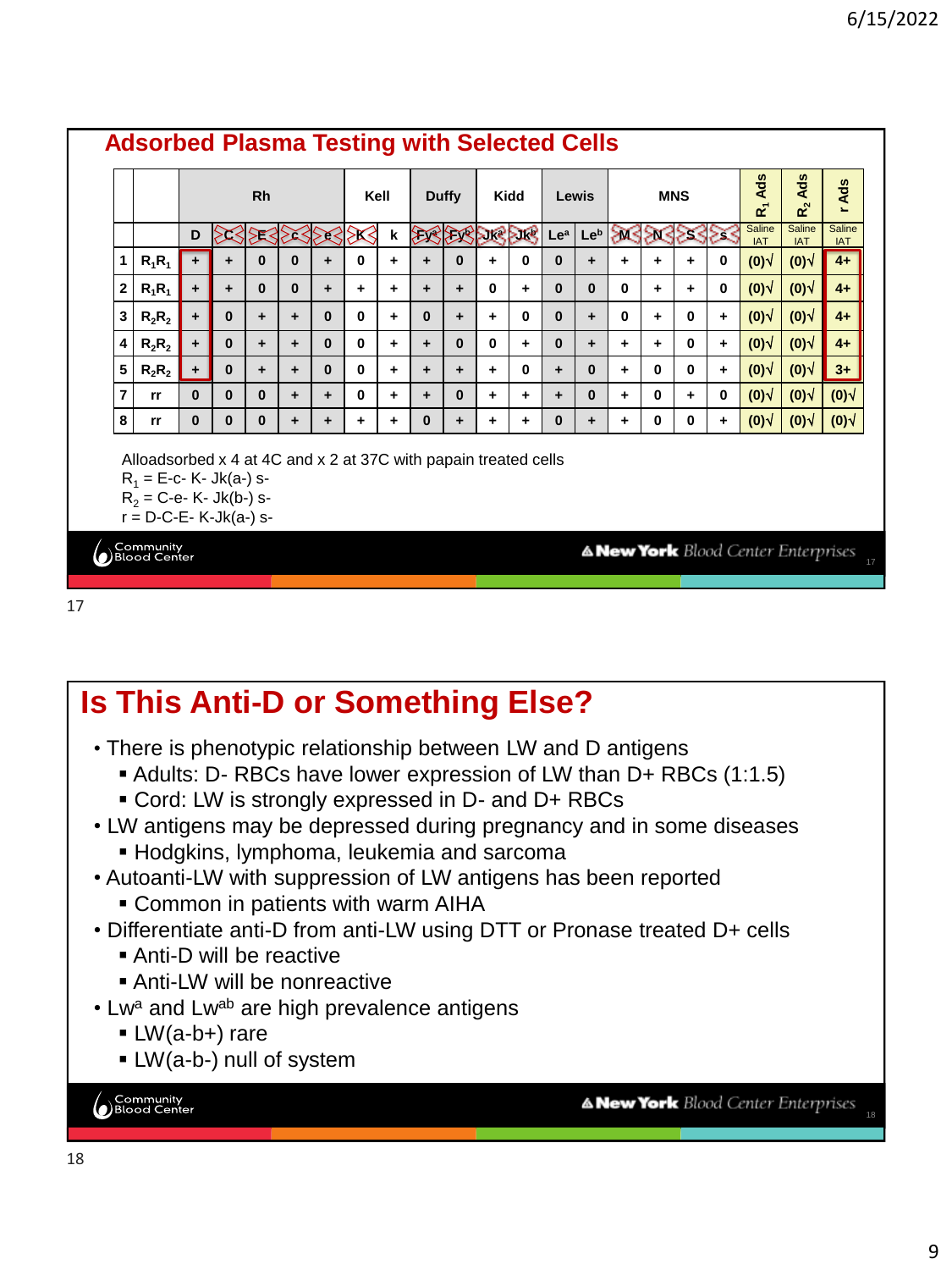### **Rare Testing**

|                         |            |                                |                                                                                                  | <b>Rh</b> |   |              |              | Kell      |                 |                 | <b>Duffy</b> | Kidd       |                        | Lewis           |                 |          |             | <b>MNS</b> |      |                           | <b>Plasma</b><br><b>Results</b> |                      |
|-------------------------|------------|--------------------------------|--------------------------------------------------------------------------------------------------|-----------|---|--------------|--------------|-----------|-----------------|-----------------|--------------|------------|------------------------|-----------------|-----------------|----------|-------------|------------|------|---------------------------|---------------------------------|----------------------|
|                         |            | D                              | C                                                                                                | E         | C |              | $\mathbf{e}$ | K         | k               | Fy <sup>a</sup> | Fyb          | $Jk^a$     | $Jk^b$ Le <sup>a</sup> |                 | Le <sup>b</sup> | м        | N           | S          | s    | 5'<br><b>RT</b>           | <b>LISS</b><br><b>IAT</b>       | <b>IAT</b>           |
| 1                       | $LW(a-)$   | ÷                              | ÷                                                                                                | ٠         | ٠ |              | ÷            | $\bf{0}$  | ٠               | ٠               | ÷            | ÷          | ٠                      | $\bf{0}$        | ٠               | ٠        | 0           | ÷          | 0    | $\bf{0}$                  | $1+$                            | $^{\circledR}$       |
| $\mathbf{2}$            | $LW(a-b-)$ | 0<br>$\bf{0}$<br>$\bf{0}$<br>٠ |                                                                                                  |           |   | $\bf{0}$     | $\ddot{}$    | ٠         | $\mathbf 0$     | $\ddot{}$       | 0            | 0          | ٠                      | 0               | ÷               | $\bf{0}$ | ٠           | $\bf{0}$   | $1+$ | @                         |                                 |                      |
|                         |            | ÷                              |                                                                                                  |           |   |              |              |           |                 |                 |              |            |                        |                 |                 |          |             |            |      |                           |                                 |                      |
|                         |            | <b>Rh</b>                      |                                                                                                  |           |   |              |              |           |                 | <b>Duffy</b>    |              | Kidd       |                        |                 | Lewis           |          | <b>MNS</b>  |            |      | <b>Plasma</b><br>Ads<br>œ | R <sub>2</sub> Ads<br>Plasma    | Plasma<br>Ads        |
|                         |            | D                              | C                                                                                                | E         | C | $\mathbf{e}$ | $\mathsf{K}$ | k         | Fy <sup>a</sup> |                 | Fyb          | <b>Jka</b> | <b>Jkb</b>             | Le <sup>a</sup> | Leb             | М        | N           | S          | s    | Saline<br><b>IAT</b>      | Saline<br><b>IAT</b>            | Saline<br><b>IAT</b> |
|                         |            |                                |                                                                                                  |           |   |              |              |           |                 |                 |              |            |                        |                 |                 |          |             |            |      |                           |                                 |                      |
| $\overline{\mathbf{1}}$ | LW(a-)     | C                              | $\ddot{}$<br>÷<br>÷<br>$\ddot{}$<br>$LW(a-b-)$<br>$\mathbf{0}$<br>$\bf{0}$<br>$\bf{0}$<br>÷<br>٠ |           |   |              | 0            | $\ddot{}$ | ٠               |                 | ٠            | ٠          | ٠                      | $\bf{0}$        | ٠               | ٠        | $\mathbf 0$ | ٠          | 0    | (0)                       | (0)                             | $3 -$                |

Alloadsorbed x 4 at 4C and x 2 at 37C with papain treated cells

Community<br>DBlood Center

**A New York** Blood Center Enterprises

#### 19

|                | <b>DTT Treated Plasma Testing</b> |           |          |           |          |          |      |   |                 |          |            |            |          |          |           |              |           |          |                 |                      |            |                 |                       |            |
|----------------|-----------------------------------|-----------|----------|-----------|----------|----------|------|---|-----------------|----------|------------|------------|----------|----------|-----------|--------------|-----------|----------|-----------------|----------------------|------------|-----------------|-----------------------|------------|
|                |                                   |           |          | <b>Rh</b> |          |          | Kell |   |                 | Duffy    | Kidd       |            |          | Lewis    |           | <b>MNS</b>   |           |          |                 | <b>DTT TX Plasma</b> |            |                 | <b>Saline Control</b> |            |
|                |                                   | D         | C        | Е         | c.       | e        | Κ    | k | Fy <sup>a</sup> | Fyb      | <b>Jka</b> | <b>Jkb</b> | Lea      | Leb      | M         | N            | s         | s        | 5'<br><b>RT</b> | <b>LISS</b><br>37C   | <b>IAT</b> | 5'<br><b>RT</b> | <b>LISS</b><br>37C    | <b>IAT</b> |
| 1              | $R_1R_1$                          | ÷         | ٠        | $\bf{0}$  | $\bf{0}$ | ÷        | +    | ÷ | $\ddot{}$       | ۰        | 0          | ٠          | $\bf{0}$ | $\bf{0}$ | 0         | ٠            | ٠         | $\bf{0}$ | $\bf{0}$        | $\bf{0}$             | $3+$ s     | $\bf{0}$        | $1+$                  | $3+$ s     |
| $\overline{2}$ | $R_2R_2$                          | $\ddot{}$ | $\bf{0}$ | ÷         | ÷        | $\bf{0}$ | 0    | ÷ | ٠               | $\bf{0}$ | 0          | ٠          | $\bf{0}$ | ÷        | ÷         | ٠            | $\bf{0}$  | ٠        | $\bf{0}$        | $\bf{0}$             | $4+$       | $\bf{0}$        | $1+W$                 | $4+$       |
| $\mathbf{3}$   | r'r                               | $\bf{0}$  | ÷        | $\bf{0}$  | ٠        | ٠        | 0    | ÷ | $\ddot{}$       | ۰        | 0          | ٠          | $\bf{0}$ | ٠        | ÷         | $\mathbf{0}$ | ÷         | $\bf{0}$ | $\bf{0}$        | $\bf{0}$             | $2+$       | $\bf{0}$        | $1+W$                 | $2+$ s     |
| 4              | <b>rr</b>                         | $\bf{0}$  | $\bf{0}$ | $\bf{0}$  | ÷        | ÷        | 0    | ÷ | ٠               | $\bf{0}$ | ٠          | ÷          | ÷        | $\bf{0}$ | $\ddot{}$ | $\mathbf{0}$ | $\ddot{}$ | $\bf{0}$ | $\bf{0}$        | $\bf{0}$             | $1+$ s     | $\bf{0}$        | $1+W$                 | $2+$       |
| 5              | <b>rr</b>                         | $\bf{0}$  | $\bf{0}$ | $\bf{0}$  | ٠        | ÷        | ٠    | ٠ | $\bf{0}$        | ٠        | ٠          | ٠          | $\bf{0}$ | ÷        | ٠         | $\mathbf{0}$ | 0         | ٠        | $\bf{0}$        | $\bf{0}$             | $1+$ s     | $\mathbf{0}$    | $1+W$                 | $2+$       |

• DTT treatment removed reactivity at LISS 37C but not IAT reactivity

• Indicates plasma contains some IgM or IgA and IgG antibodies.

• Panreactivity is consistent with presence of warm and cold autoantibodies

Community<br>DBlood Center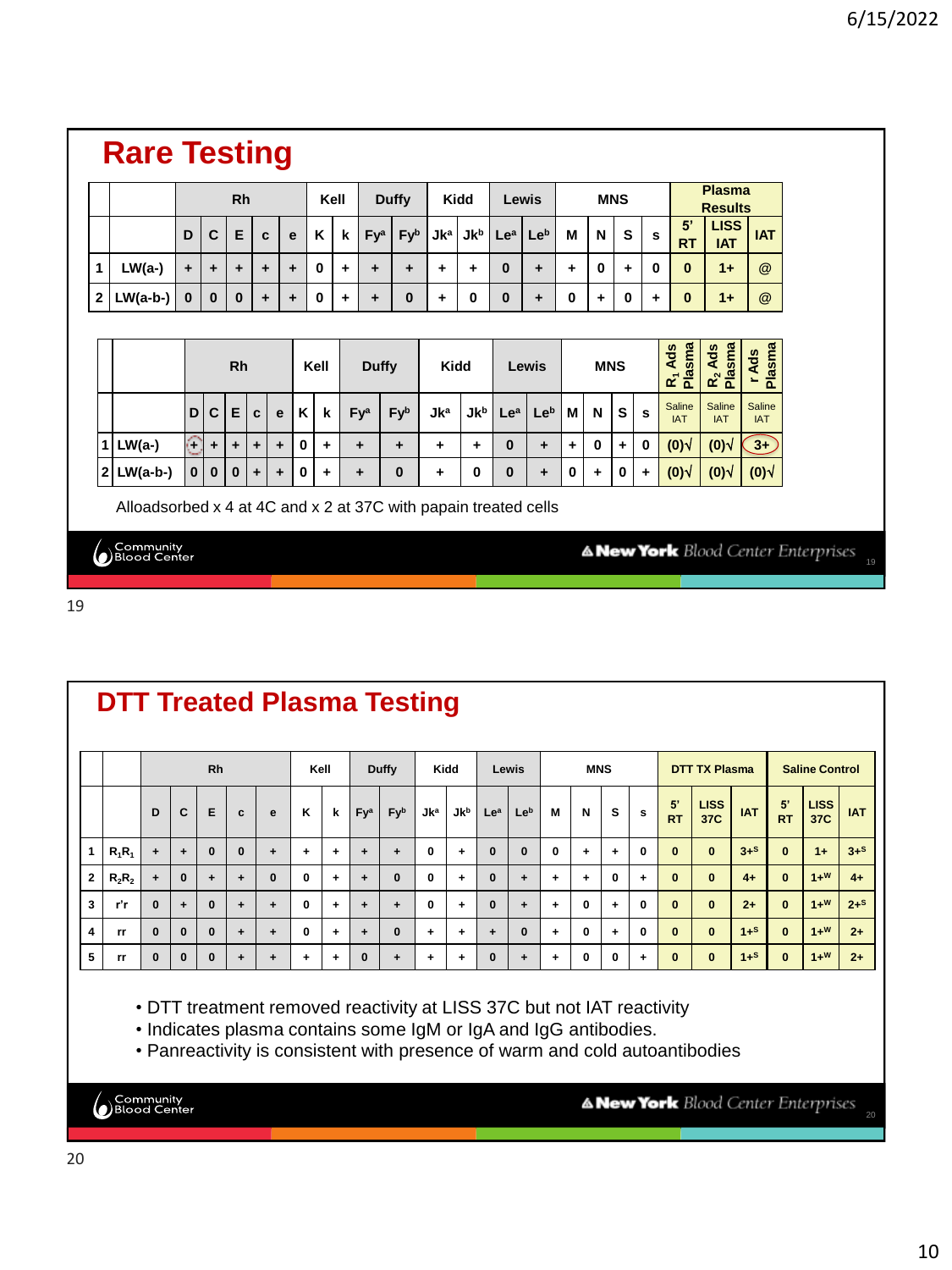

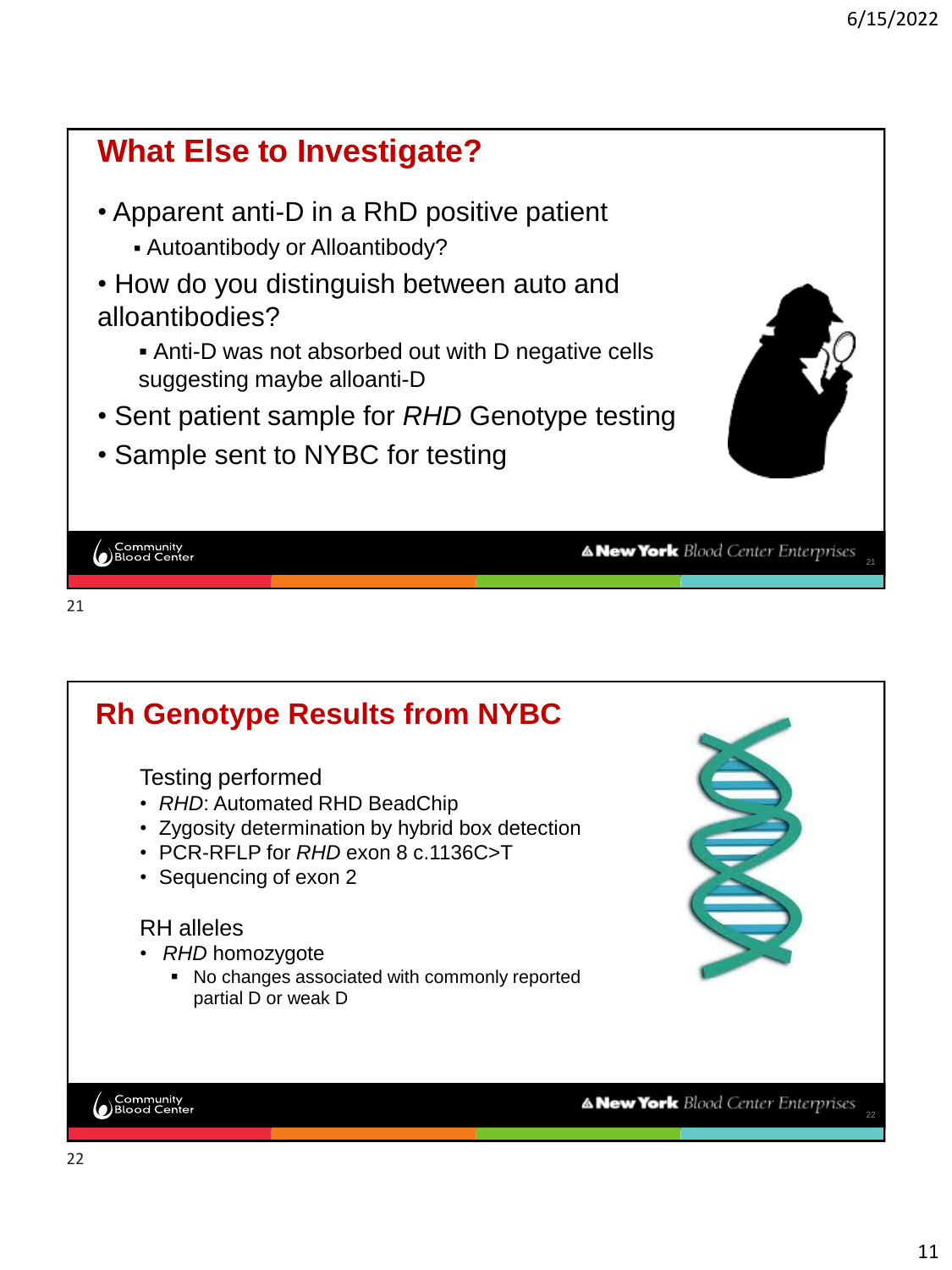

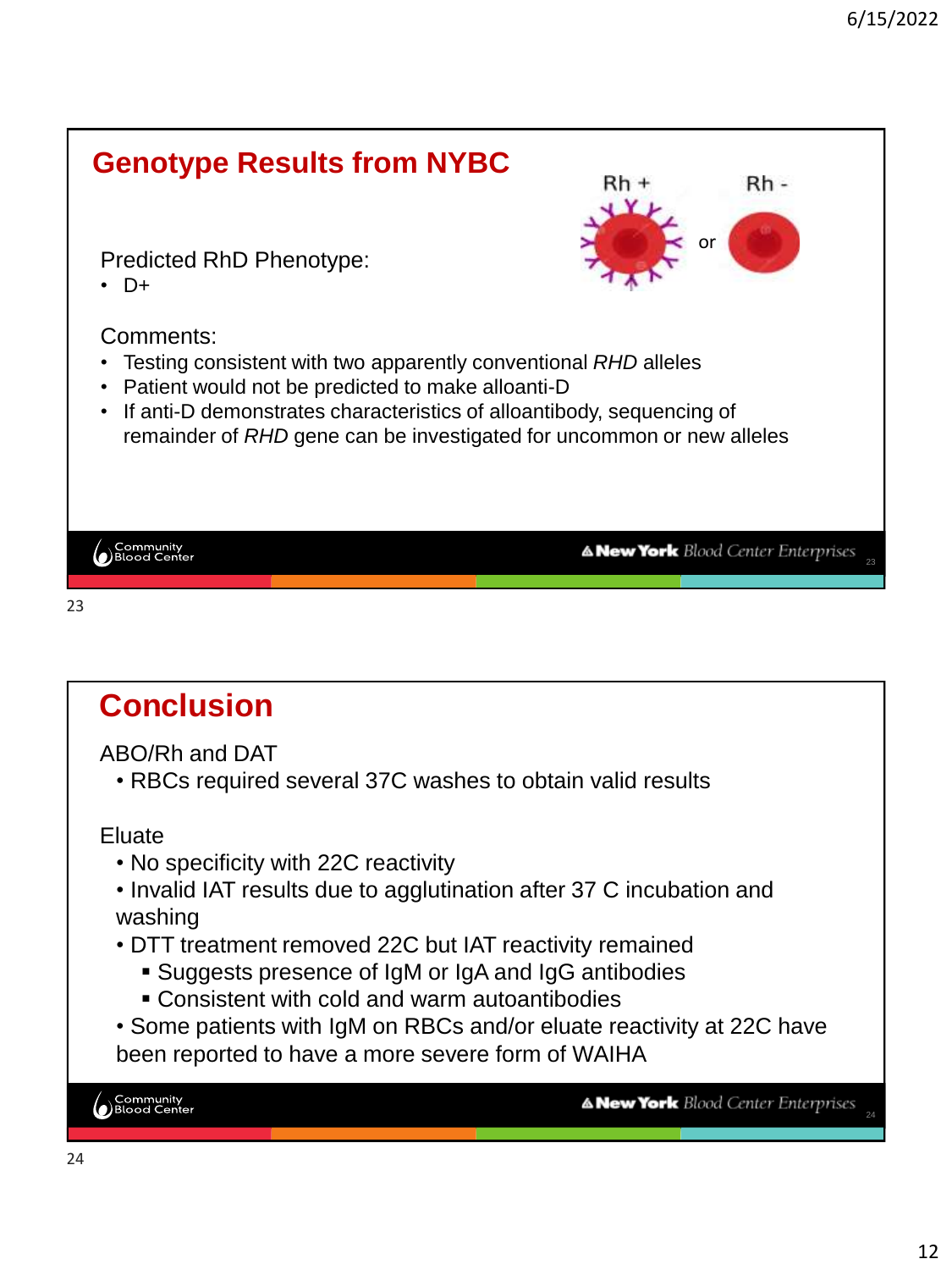#### **Conclusion**

#### Plasma

- Reactive with all cells at 4C and 22C
	- Consistent with cold autoantibody
- Reactive with all cells at 37 LISS
	- **E** Reactivity circumvented by DTT treatment
- Invalid IAT results due to agglutination after 37 C incubation and washing
	- **EXTER 15 IN STRICT STRIP IS STRIP IS STRICT STRICT STRICT FOR THE STRICT ST** 
		- ❖ Consistent with warm autoantibody
- DTT treatment removed 22C but IAT reactivity remained
- Alloadsorbed plasma contained anti-D
- Predicted RhD phenotype is D+ by genotyping
	- Patient would not be predicted to make alloanti-D
	- If anti-D demonstrates characteristics of alloantibody more genotype testing may be needed

│ Community<br>● Blood Center

A New York Blood Center Enterprises 25

26

```
25
```
#### **Conclusion** Units for transfusion: • Sent 1 unit D-, K-, Fy(a-), S- (antigen matched) to hospital • What would your institution transfuse? ▪ Least incompatible? ❖ D+ or D- units ▪ Antigen matched units [K-, Fy(a-), S-]? ❖ D+ or D- units? ❖ What about f- units?  $\triangleright$  Can't give D- units if want to transfuse f- $\triangleright$  R<sub>1</sub>R<sub>1</sub>, R<sub>2</sub>R<sub>2</sub> and R<sub>1</sub>R<sub>2</sub> are f-▪ Units compatible with adsorbed serum/plasma? ❖ Antigen matched units? └<br>● Blood Center **A New York** Blood Center Enterprises 26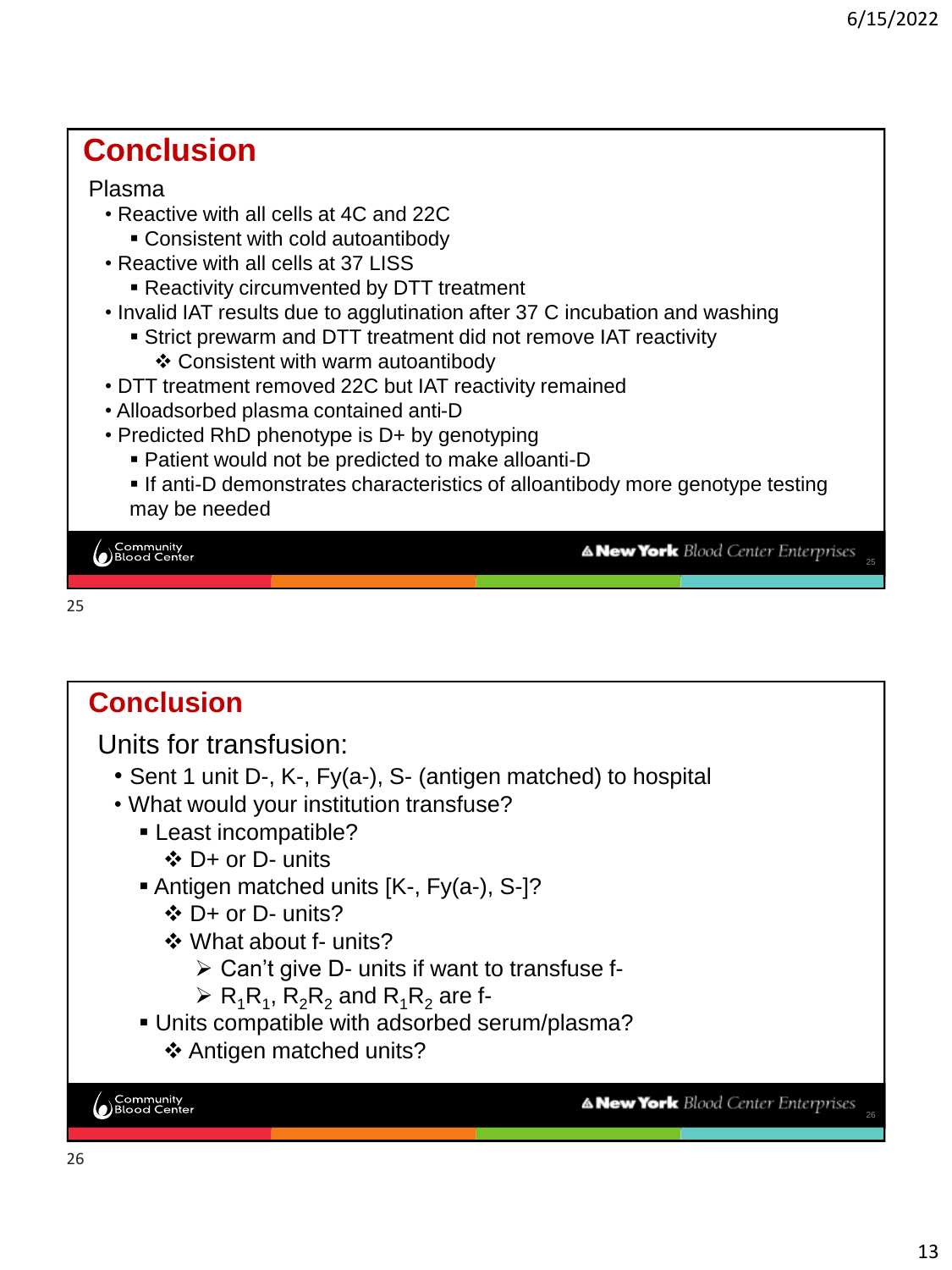#### **Discussion**

Institutions need to have a policy for what units to transfuse in presence of warm autoantibody

- Autoantibody in eluate only
- Autoantibody in eluate and plasma
- History of autoantibody but current sample has nonreactive eluate and plasma

• If normally give antigen matched units, what do you drop if antigen negative units not available

| Community<br>Blood Center |  | <b>A New York</b> Blood Center Enterprises |  |
|---------------------------|--|--------------------------------------------|--|
|                           |  |                                            |  |
|                           |  |                                            |  |

#### 27

## **Objectives**

List some benefits of obtaining a patient's genotype during a serologic investigation

- Ability to obtain patient's predicted phenotype despite recent transfusion or if the patient has a positive DAT
- Determining which antigens are lacking on the patient's red cells and therefore which antibodies the patient could potentially produce
- Determining if plasma reactivity is autoantibody or alloantibody
- Identifying rare or unusual phenotypes
- Resolving antigen typing discrepancies

└<br>● Blood Center

**A New York** Blood Center Enterprises 28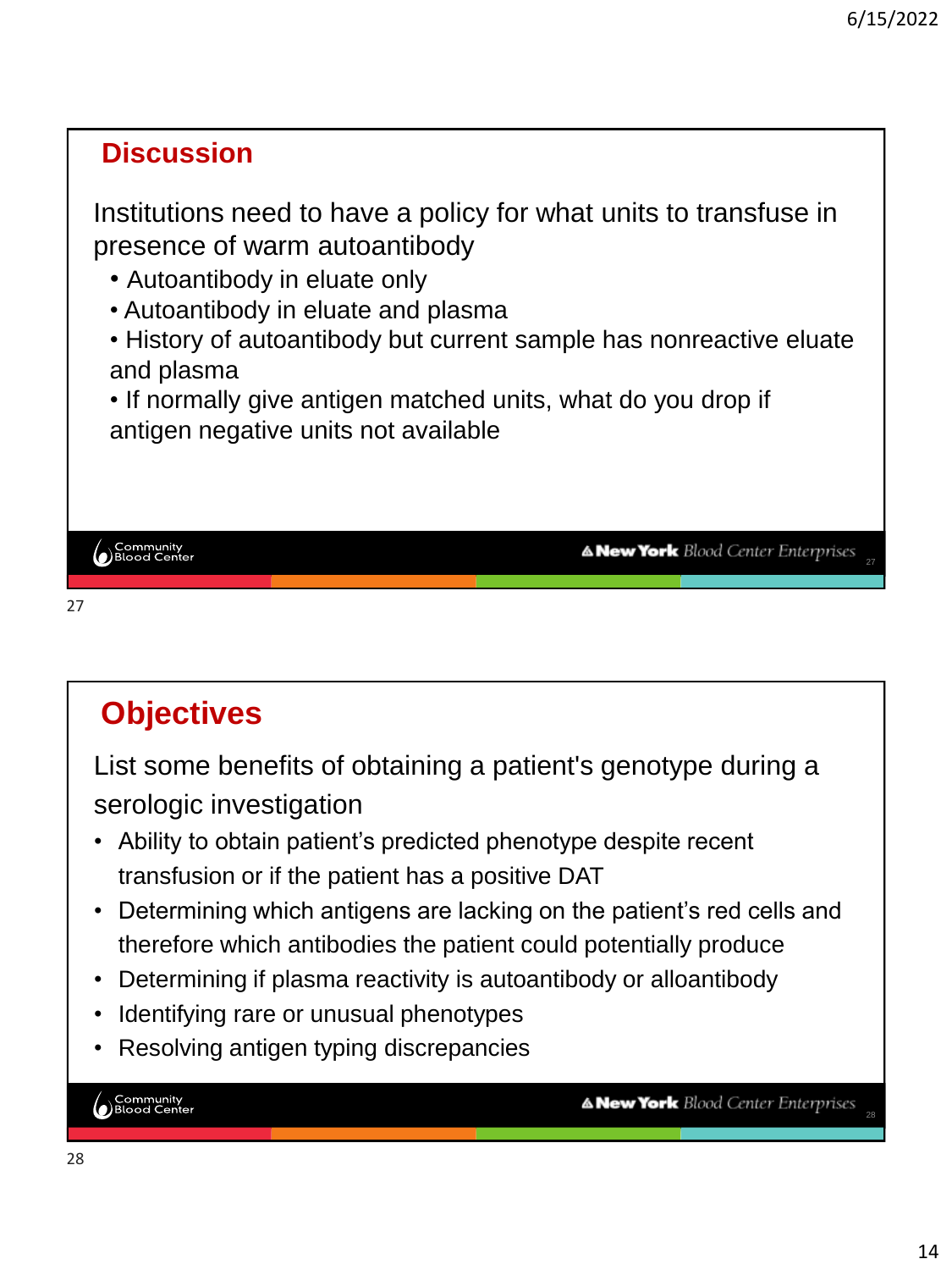### **Objectives** Describe some possible causes of panreactivity in a patient's plasma • Autoantibody • Monoclonal antibody therapy • Multiple antibodies • Antibody to high prevalence antigen • Unusual antibody due to gene inheritance └<br>● Blood Center **A New York** Blood Center Enterprises 29 29